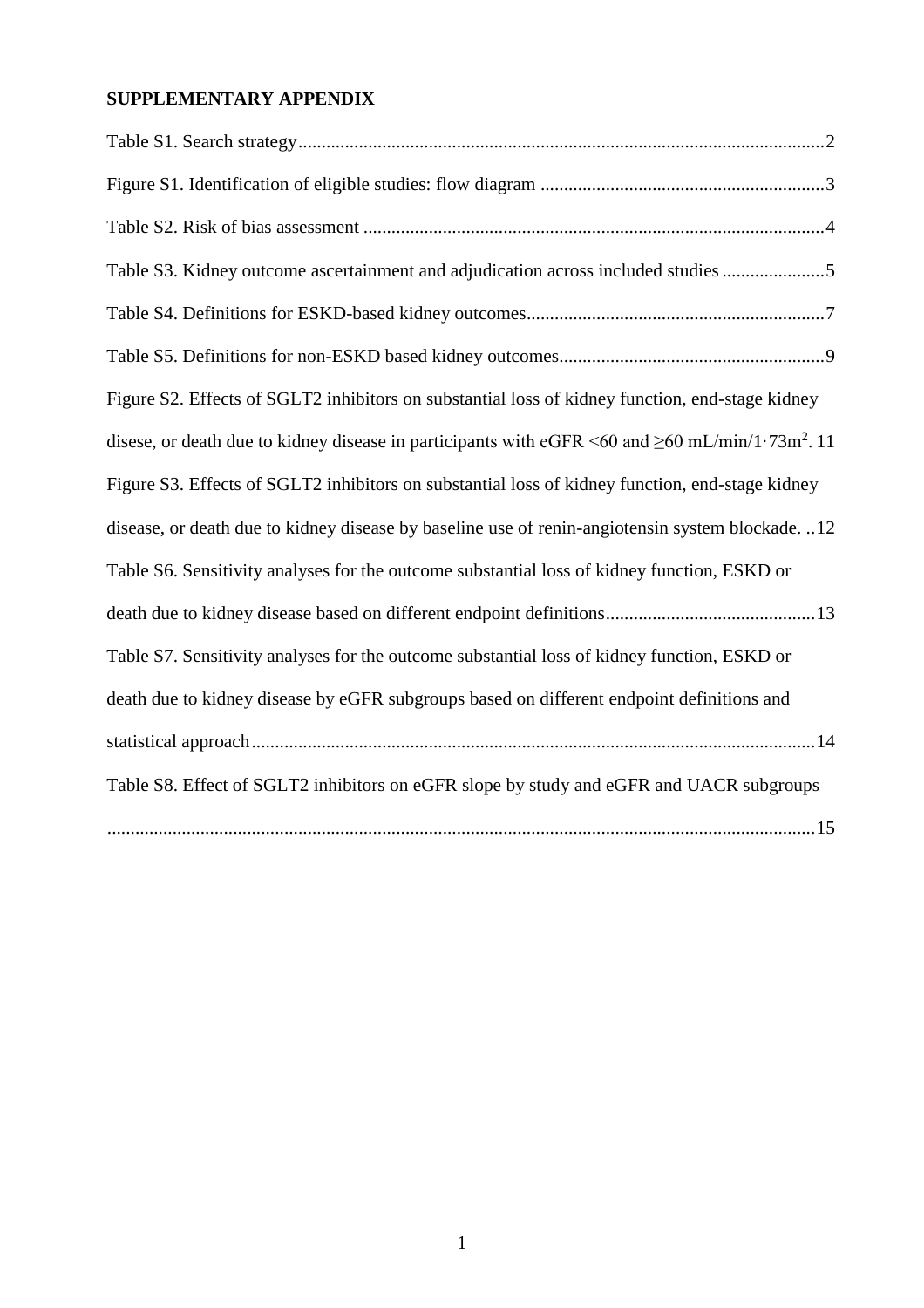### *EMBASE via Ovid*

- 1. exp Sodium-Glucose Transporter 2/
- 2. Sodium-Glucose Transporter\$.tw.
- 3. Sodium-Glucose Co-Transporter\$.tw.
- 4. SGLT2.tw.
- 5. SGLT-2.tw.
- 6. Sodium-dependent glucose cotransporter\$.tw.
- 7. (dapagliflozin\$ or canagliflozin\$ or ipragliflozin\$ or tofogliflozin\$ or empagliflozin\$ or sergliflozin\$ or remogliflozin\$ or ertugliflozin\$ or luseogliflozin\$ or sotagliflozin).tw.
- 8. or/1-7
- 9. Exp Type 2 diabetes mellitus/
- 10. 8 and 9
- 11. exp Clinical Trial/
- 12. exp Random Allocation/
- 13. exp Single Blind Method/
- 14. exp Double Blind Method/
- 15. (random\$ adj5 trial\$).tw.
- 16. (random\$ adj5 allocation\$).tw.
- 17. (blind\$ adj5 method\$).tw.
- 18. or/11-17
- 19. 10 and 18
- 20. Limit 19 to (English language and humans)

### *MEDLINE via Ovid*

- 1. exp Sodium-Glucose Transporter 2/
- 2. Sodium-Glucose Transporter\$.tw.
- 3. Sodium-Glucose Co-Transporter\$.tw.
- 4. SGLT2.tw.
- 5. SGLT-2.tw.
- 6. Sodium-dependent glucose cotransporter\$.tw.
- 7. (dapagliflozin\$ or canagliflozin\$ or ipragliflozin\$ or tofogliflozin\$ or empagliflozin\$ or sergliflozin\$ or remogliflozin\$ or ertugliflozin\$ or luseogliflozin\$ or sotagliflozin\$).tw.
- 8. or/1-7
- 9. Exp Type 2 diabetes mellitus/
- 10. 8 and 9
- 11. exp Clinical Trial/
- 12. exp Random Allocation/
- 13. exp Single Blind Method/
- 14. exp Double Blind Method/
- 15. (random\$ adj5 trial\$).tw.
- 16. (random\$ adj5 allocation\$).tw.
- 17. (blind\$ adj5 method\$).tw.
- 18. or/11-17
- 19. 10 and 18
- 20. Limit 19 to (English language and humans)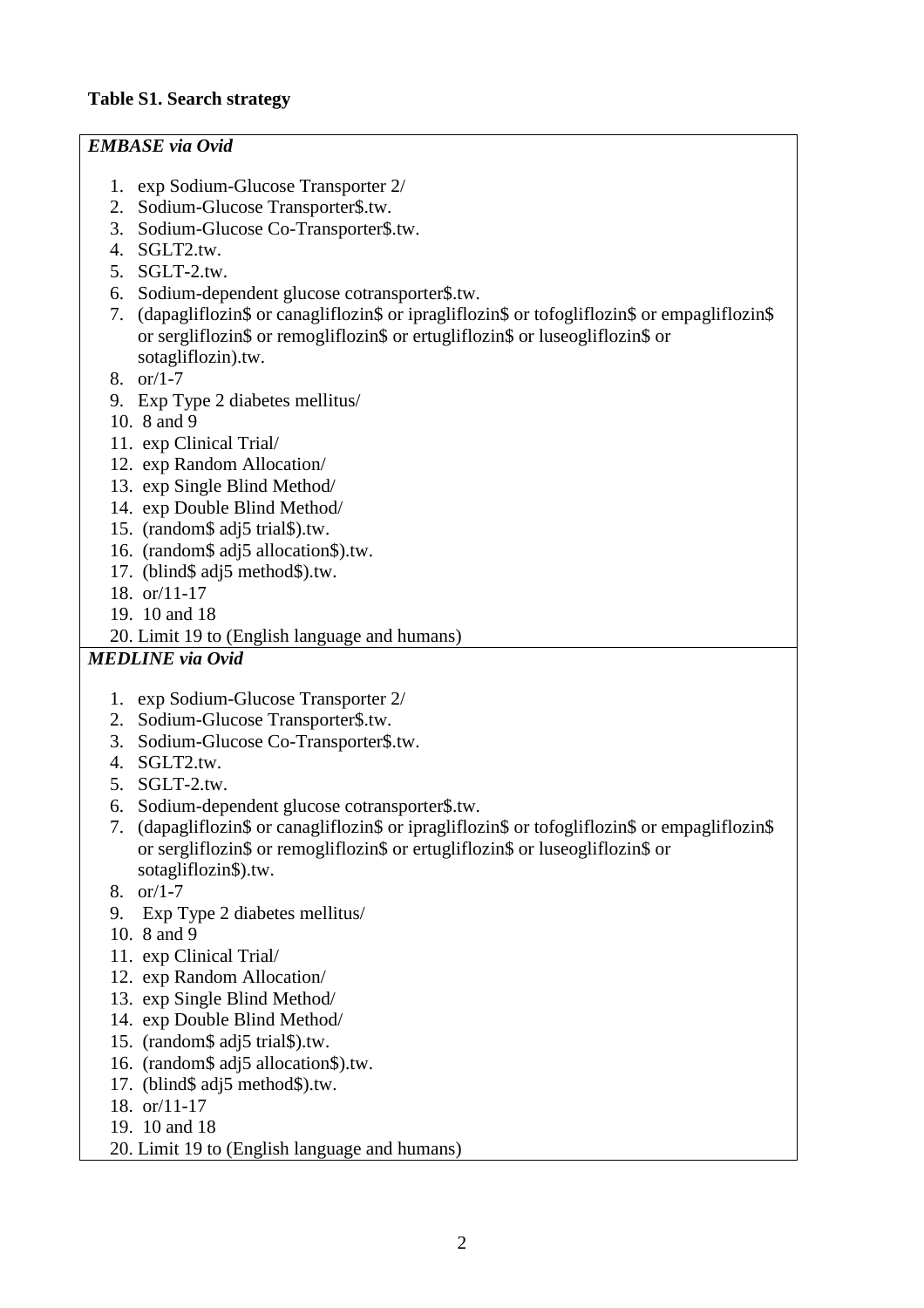## **Figure S1. Identification of eligible studies: flow diagram**

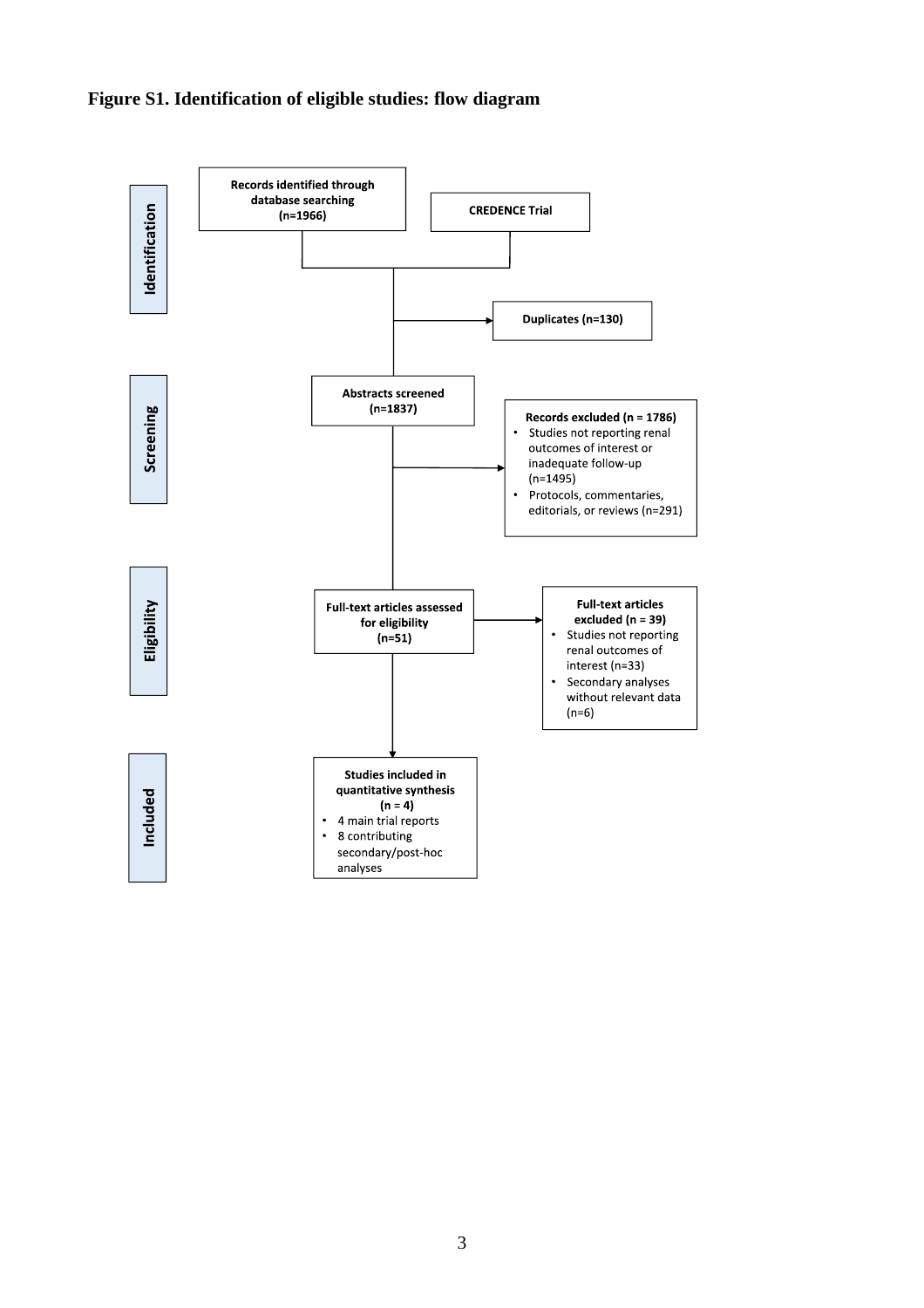### **Table S2. Risk of bias assessment**

|                         | <b>Sequence</b><br>generation | <b>Allocation</b><br>sequence<br>concealment | <b>Blinding of</b><br><i>participants</i><br>and personnel | <b>Blinding of</b><br>outcome<br>assessment | Incomplete<br>outcome data | <b>Selective</b><br>outcome<br>reporting |
|-------------------------|-------------------------------|----------------------------------------------|------------------------------------------------------------|---------------------------------------------|----------------------------|------------------------------------------|
| <b>CREDENCE</b>         | Low risk                      | Low risk                                     | Low risk                                                   | Low risk                                    | Low risk                   | Low risk                                 |
| <b>DECLARE-TIMI 58</b>  | Low risk                      | Low risk                                     | Low risk                                                   | Low risk                                    | Low risk                   | Low risk                                 |
| <b>CANVAS Program</b>   | Low risk                      | Low risk                                     | Low risk                                                   | Low risk                                    | Low risk                   | Low risk                                 |
| <b>EMPA-REG OUTCOME</b> | Low risk                      | Low risk                                     | Low risk                                                   | Low risk                                    | Low risk                   | Low risk                                 |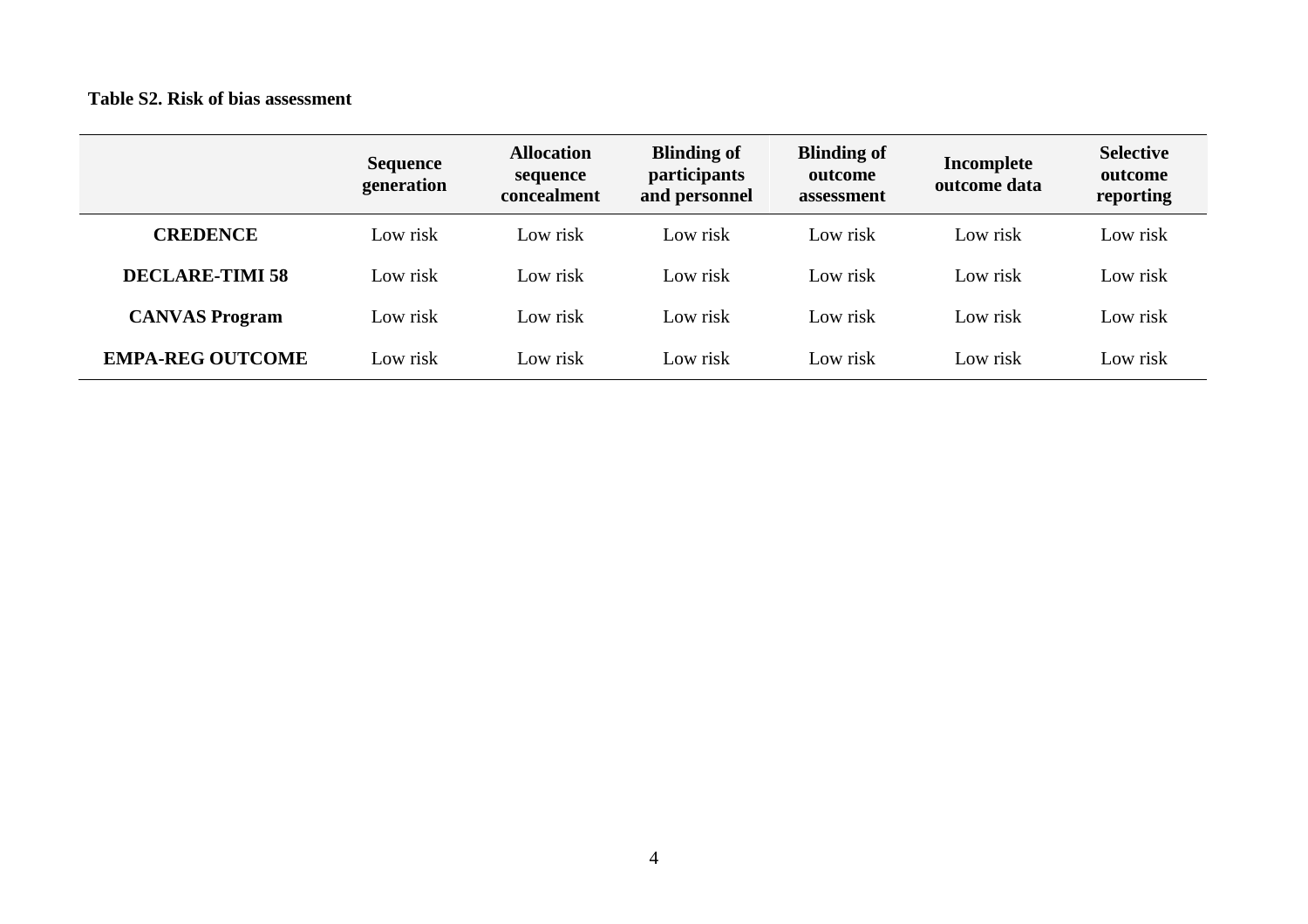### **Table S3. Kidney outcome ascertainment and adjudication across included studies**

ESKD: end-stage kidney disease; eGFR: estimated glomerular filtration rate; RRT: renal replacement therapy

| <b>Study</b>           | Pre-specified kidney outcomes <sup>1</sup>                                                                                                                                                                                                                                                        | Post-hoc kidney outcomes <sup>1</sup>                       | <b>Repeat assessment and</b><br>confirmation of changes<br>in kidney function and<br>initiation of dialysis | Independent<br>adjudication<br>of kidney<br>outcomes |
|------------------------|---------------------------------------------------------------------------------------------------------------------------------------------------------------------------------------------------------------------------------------------------------------------------------------------------|-------------------------------------------------------------|-------------------------------------------------------------------------------------------------------------|------------------------------------------------------|
| <b>CREDENCE</b>        | <b>ESKD</b><br>$\bullet$<br>Doubling of serum creatinine,<br>$\bullet$<br>ESKD or death due to kidney<br>disease<br>Doubling of serum creatinine,<br>$\bullet$<br>ESKD, cardiovascular or death<br>due to kidney disease<br>Doubling of serum creatinine<br>$\bullet$<br>eGFR slope               | Dialysis, transplantation or death<br>due to kidney disease | Yes                                                                                                         | Yes                                                  |
| <b>CANVAS Program</b>  | <b>ESKD</b><br>$\bullet$<br>Doubling of serum creatinine,<br>$\bullet$<br>ESKD or death due to kidney<br>disease<br>Doubling of serum creatinine,<br>$\bullet$<br>ESKD, death due to<br>cardiovascular or kidney disease<br>Doubling of serum creatinine.<br>$\bullet$<br>eGFR slope<br>$\bullet$ | Dialysis, transplantation or death<br>due to kidney disease | Yes                                                                                                         | Yes                                                  |
| <b>DECLARE-TIMI 58</b> | 40% decline in eGFR to<br>$\bullet$<br>$<60mL/min/1.73m^2$ , ESKD or<br>death due to kidney disease<br>40% decline in eGFR to<br>$\bullet$<br>$<$ 60mL/min/1 $\cdot$ 73m <sup>2</sup> , ESKD,<br>death due to cardiovascular or<br>kidney disease                                                 | None currently reported<br>$\bullet$                        | Yes                                                                                                         | Yes                                                  |
| <b>EMPA-REG</b>        | eGFR slope<br>$\bullet$                                                                                                                                                                                                                                                                           | Doubling of serum creatinine to<br>$\bullet$                | No <sup>2</sup>                                                                                             | N <sub>o</sub>                                       |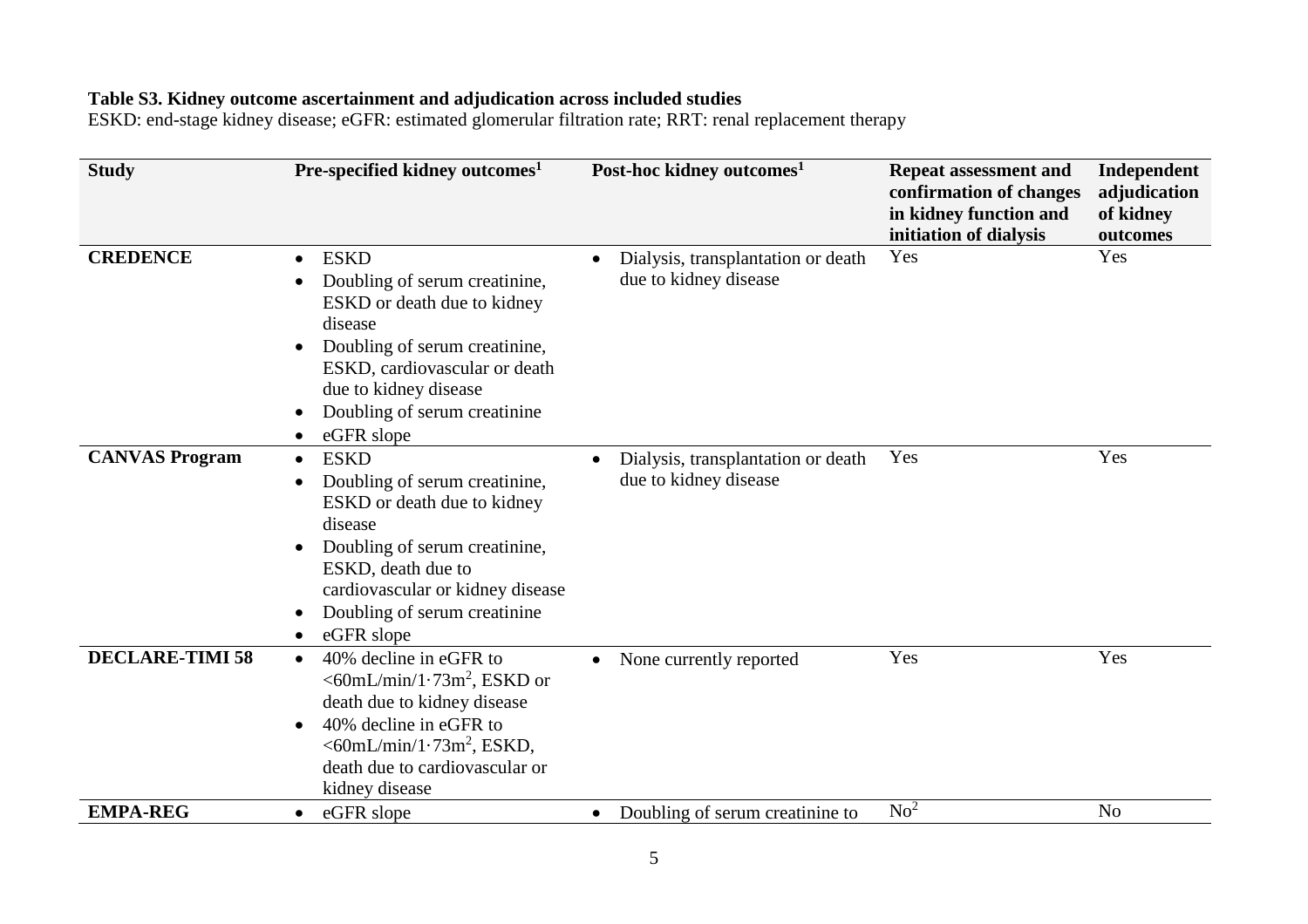| <b>OUTCOME</b> | eGFR <45 mL/min/1 $\cdot$ 73m <sup>2</sup> ,<br>initiation of RRT or death due to<br>kidney disease<br>• Sustained initiation of $RRT^2$<br>• Sustained initiation of RRT or<br>death due to kidney disease <sup>2</sup> |
|----------------|--------------------------------------------------------------------------------------------------------------------------------------------------------------------------------------------------------------------------|
|                |                                                                                                                                                                                                                          |

<sup>1</sup>Refers only to kidney outcomes included in this meta-analysis. Other pre-specified and post-hoc kidney outcomes have been reported by individual studies

<sup>2</sup>Main data on kidney outcomes from the EMPA-REG OUTCOME trial were not required to be sustained on repeated measurement. Sustained kidney outcome data were subsequently reported by Wanner et al.<sup>36</sup> These data were preferentially used whenever available. RRT was defined in the EMPA-REG OUTCOME as dialysis or transplantation.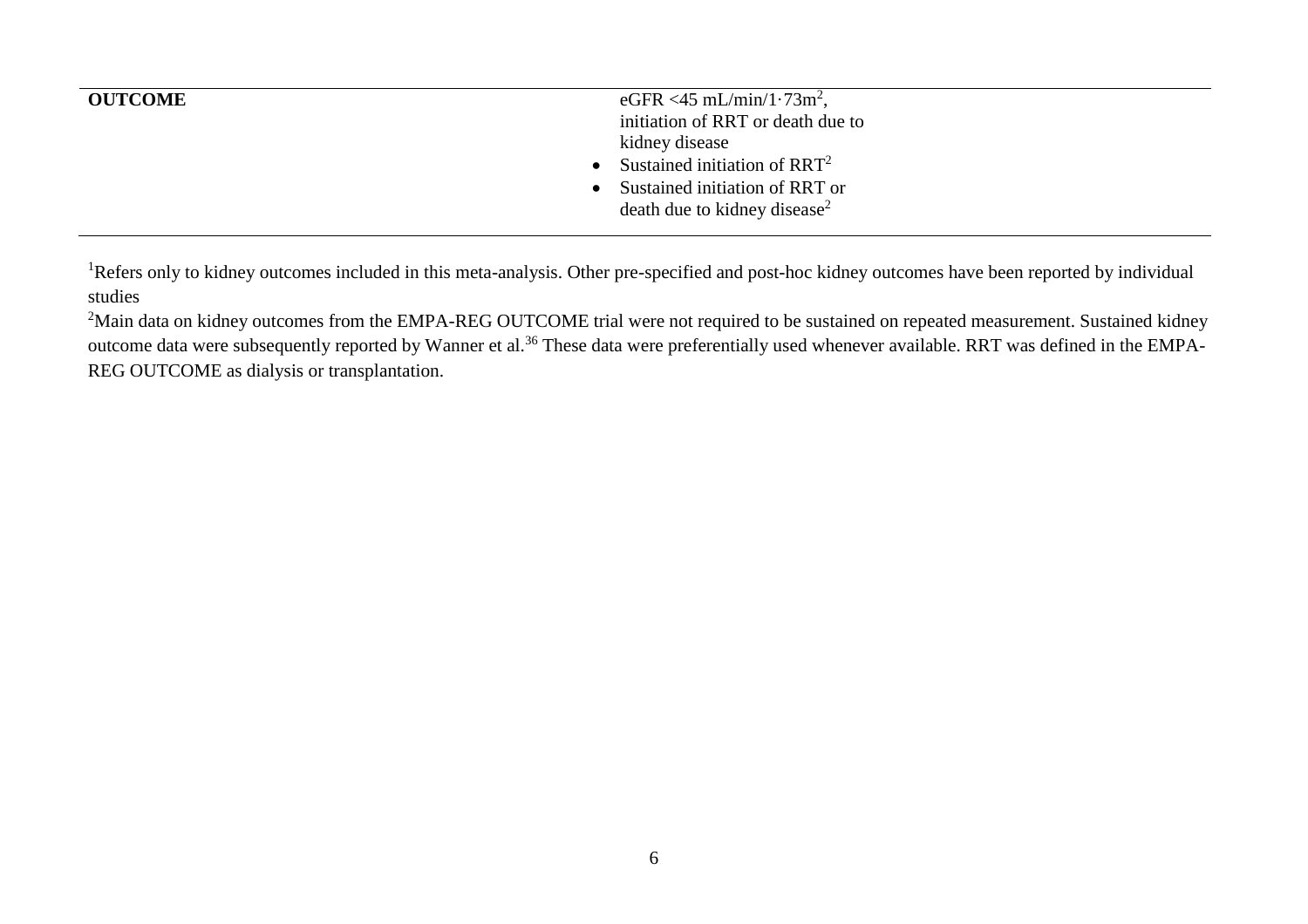### **Table S4. Definitions for ESKD-based kidney outcomes**

ESKD: end-stage kidney disease; eGFR: estimated glomerular filtration rate; HR: hazard ratio; CI: confidence interval.

| <b>Study</b>             |                           | Dialysis, transplantation<br>or death due to kidney<br>disease                                                                                                                                                                                                                                      | <b>ESKD</b>                                                                                                                                                    | Substantial loss of kidney function, ESKD or<br>death due to kidney disease/substantial loss of<br>kidney function, ESKD, or death due to<br>cardiovascular <sup>1</sup> or kidney disease                                                                                                                                                                                                           |
|--------------------------|---------------------------|-----------------------------------------------------------------------------------------------------------------------------------------------------------------------------------------------------------------------------------------------------------------------------------------------------|----------------------------------------------------------------------------------------------------------------------------------------------------------------|------------------------------------------------------------------------------------------------------------------------------------------------------------------------------------------------------------------------------------------------------------------------------------------------------------------------------------------------------------------------------------------------------|
| <b>CREDENCE</b>          | Details                   | Chronic dialysis for $\geq 30$<br>days, transplantation, or<br>death due to kidney<br>disease<br>Death due to kidney<br>disease refers to deaths<br>in patients who reached<br>ESKD who died prior to<br>receiving dialysis or<br>transplantation and no<br>other cause of death was<br>adjudicated | Chronic dialysis for $\geq 30$<br>days, transplantation, or<br>eGFR <15 mL/min/1.73 m <sup>2</sup><br>sustained for $\geq$ 30 days                             | Sustained and independently adjudicated<br>doubling of serum creatinine, ESKD or death<br>due to kidney disease<br>Doubling of serum creatinine defined as $\geq$ 2-fold<br>from the baseline assessment that persisted for<br>$\geq$ 30 days and was not thought to be due to<br>reversible cause<br>Baseline serum creatinine was determined by<br>averaging the 2 values closest to randomization |
|                          | Measure of<br>effect used | HR with 95% CI<br>$\bullet$                                                                                                                                                                                                                                                                         | HR with 95% CI<br>$\bullet$                                                                                                                                    | HR with 95% CI<br>$\bullet$                                                                                                                                                                                                                                                                                                                                                                          |
| <b>CANVAS</b><br>Program | Details                   | Maintenance dialysis<br>$\bullet$<br>sustained for $\geq$ 30 days,<br>transplantation, or death<br>due to kidney disease                                                                                                                                                                            | Maintenance dialysis<br>$\bullet$<br>sustained for $\geq$ 30 days,<br>transplantation, or<br>sustained eGFR <15<br>mL/min/1.73 <sup>2</sup> for $\geq$ 30 days | Sustained and independently adjudicated<br>doubling of serum creatinine, ESKD or death<br>due to kidney disease<br>Doubling of serum creatinine sent for<br>adjudication if sustained for two consecutive<br>measures $\geq$ 30 days apart or if occurring on the<br>last available measurement                                                                                                      |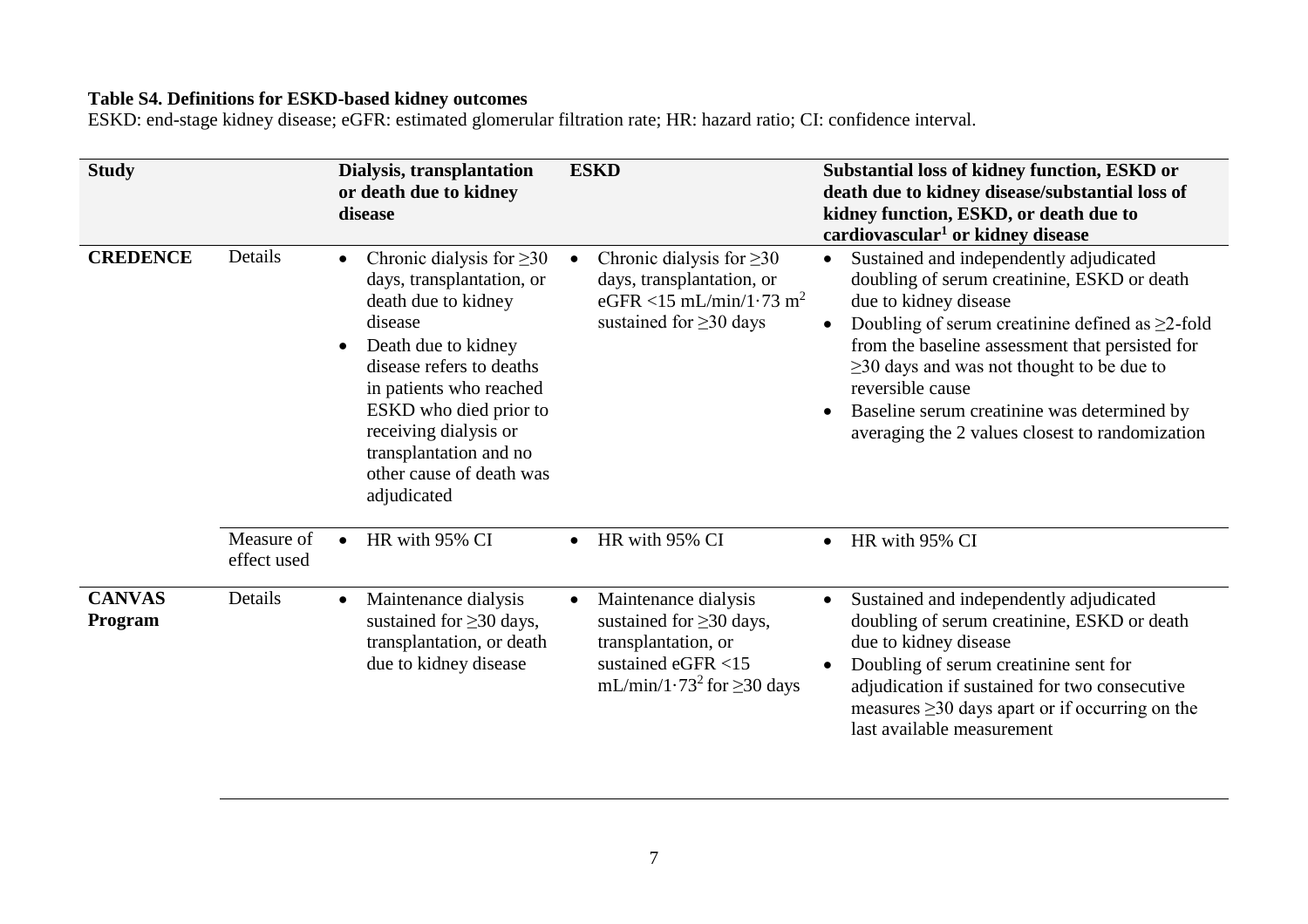|                                   | Measure of<br>effect used | HR and 95% CI<br>$\bullet$                                                                                                                                   | $\bullet$ | HR and 95% CI                                                                                                                                        | $\bullet$ | HR and 95% CI                                                                                                                                                                                               |
|-----------------------------------|---------------------------|--------------------------------------------------------------------------------------------------------------------------------------------------------------|-----------|------------------------------------------------------------------------------------------------------------------------------------------------------|-----------|-------------------------------------------------------------------------------------------------------------------------------------------------------------------------------------------------------------|
| <b>DECLARE-</b><br><b>TIMI 58</b> | Details                   | Outcome not currently<br>reported                                                                                                                            |           | Outcome not currently<br>reported                                                                                                                    |           | Sustained $\geq 40\%$ decrease in eGFR to <60<br>$mL/min/1.73m2$ and/or ESKD (defined as<br>dialysis $\geq$ 90 days or kidney transplantation or<br>confirmed sustained eGFR <15 mL/min/1.73<br>$m2$ )      |
|                                   | Measure of<br>effect used | N/A                                                                                                                                                          |           | $\bullet$ N/A                                                                                                                                        | $\bullet$ | HR with 95% CI                                                                                                                                                                                              |
| <b>EMPA-REG</b><br><b>OUTCOME</b> | Details                   | Initiation of RRT<br>(dialysis or<br>transplantation) when<br>investigators reported<br>"long term treatment" or<br>the intervention had no<br>stopping date | $\bullet$ | Initiation of RRT (dialysis<br>or transplant) when<br>investigators reported "long<br>term treatment" or the<br>intervention had no<br>stopping date |           | Any (i.e. not required to be sustained) doubling<br>of serum creatinine accompanied by eGFR <45<br>$mL/min/1.73m^2$ , any initiation of RRT (dialysis<br>or transplantation) or death due to kidney disease |
|                                   | Measure of<br>effect used | Risk ratio based on<br>number of<br>events/participants for<br>initiation of long-term<br>RRT or death due to<br>kidney disease                              |           | HR and 95% CI                                                                                                                                        | $\bullet$ | HR and 95% CI                                                                                                                                                                                               |

<sup>1</sup>Detailed definitions for cardiovascular death in each study have been previously published.<sup>10-12</sup>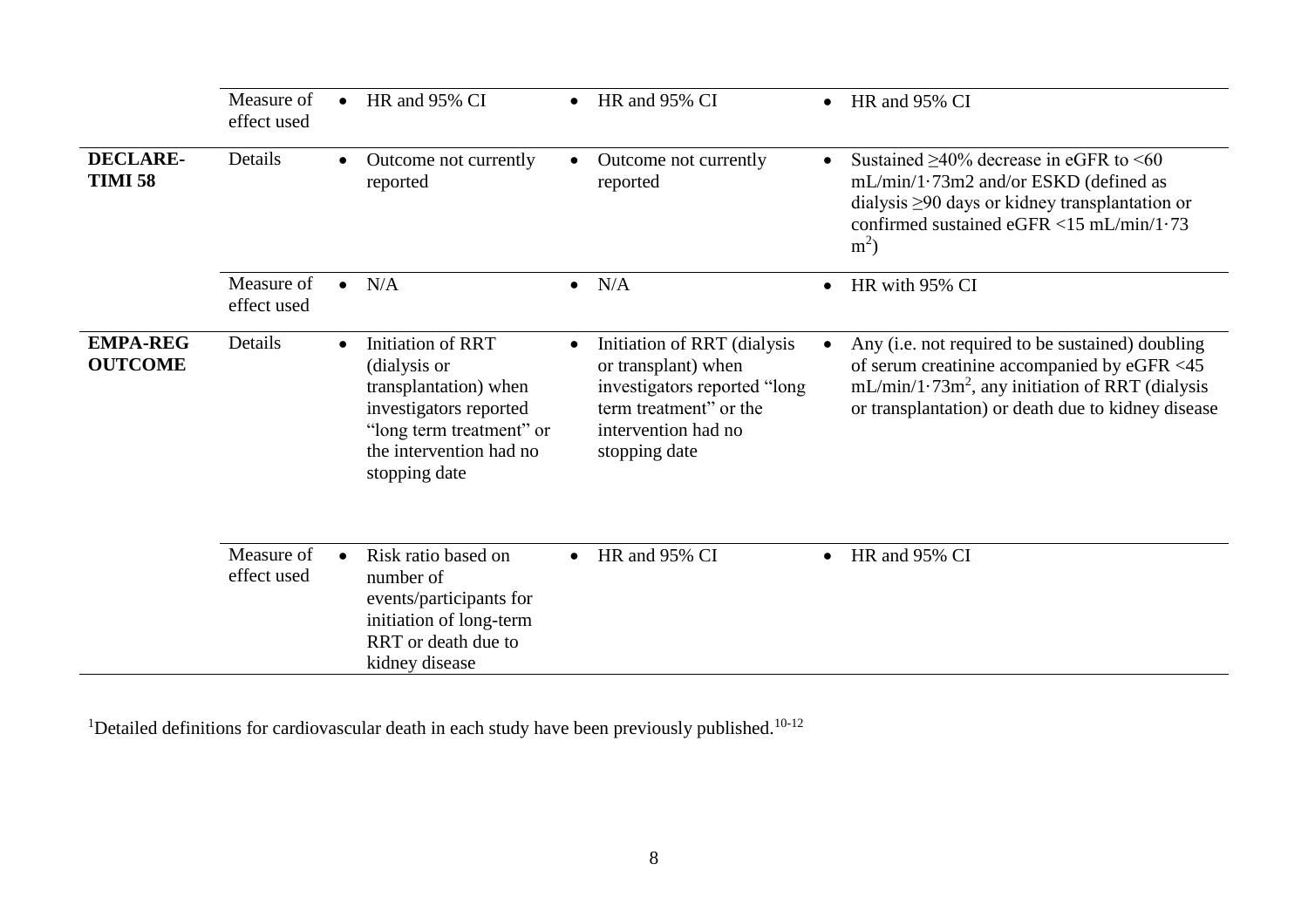# **Table S5. Definitions for non-ESKD based kidney outcomes**

eGFR: estimated glomerular filtration rate; AKI: acute kidney injury; HR: hazard ratio; CI: confidence interval; N/A: Not applicable.

| <b>Study</b>                      |                           | eGFR slope                                                                                                        | <b>AKI</b>                                                                                                                                                                                                                                                                                      |
|-----------------------------------|---------------------------|-------------------------------------------------------------------------------------------------------------------|-------------------------------------------------------------------------------------------------------------------------------------------------------------------------------------------------------------------------------------------------------------------------------------------------|
| <b>CREDENCE</b>                   | Details                   | Chronic slope from week 3<br>until end of treatment                                                               | Serious and non-serious<br>events reported<br>spontaneously by<br>investigators<br>Based on incidence of<br>the single MedDRA<br>preferred term acute<br>kidney injury                                                                                                                          |
|                                   | Measure of<br>effect used | Annual placebo-subtracted<br>$\bullet$<br>difference,<br>$mL/min/1.73m^2/year$                                    | HR and 95% CI                                                                                                                                                                                                                                                                                   |
| <b>CANVAS Program</b>             | Details                   | Chronic slope from week 6<br>$\bullet$<br>(CANVAS) or week 13<br>(CANVAS-R) until last<br>eGFR value on treatment | Only serious AKI<br>$\bullet$<br>reported across the<br>CANVAS Program (i.e.<br>CANVAS and<br>CANVAS-R)<br>Serious and non-serious<br>events collected for the<br>duration of the<br><b>CANVAS</b> trial<br>Based on incidence of<br>the single MedDRA<br>preferred term acute<br>kidney injury |
|                                   | Measure of<br>effect used | Annual placebo-subtracted<br>٠<br>difference,<br>$mL/min/1.73m^2/year$                                            | HR and 95% CI                                                                                                                                                                                                                                                                                   |
| DECLARE-TIMI 58                   | Details                   | Outcome not currently<br>reported                                                                                 | Based on the MedDRA<br>preferred term acute<br>kidney injury<br>Only serious events<br>reported                                                                                                                                                                                                 |
|                                   | Measure of<br>effect used | N/A<br>$\bullet$                                                                                                  | HR and 95% CI<br>$\bullet$                                                                                                                                                                                                                                                                      |
| <b>EMPA-REG</b><br><b>OUTCOME</b> | Details                   | Post-hoc outcome<br>$\bullet$<br>Chronic slope from week 4<br>until last eGFR value on<br>treatment               | All events (investigator<br>$\bullet$<br>reported and serious<br>adverse events)<br>collected<br>Based on the narrow<br>standardized MedDRA<br>query "acute renal                                                                                                                               |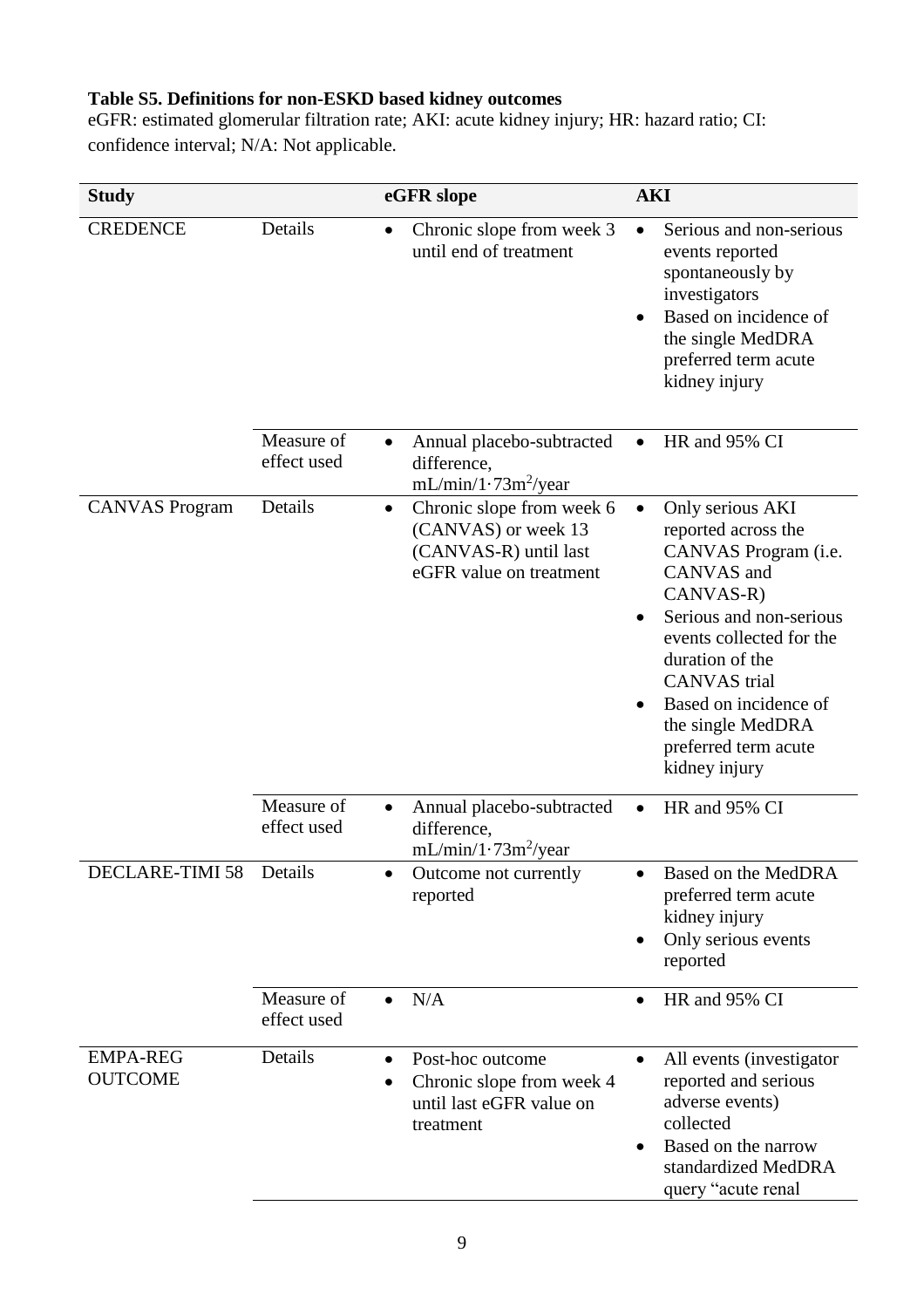|                           |                                                                     | failure", which included<br>the preferred term acute<br>kidney injury |
|---------------------------|---------------------------------------------------------------------|-----------------------------------------------------------------------|
| Measure of<br>effect used | Annual placebo-subtracted •<br>difference,<br>$mL/min/1.73m^2/year$ | Incident rate ratio and<br>95% CI                                     |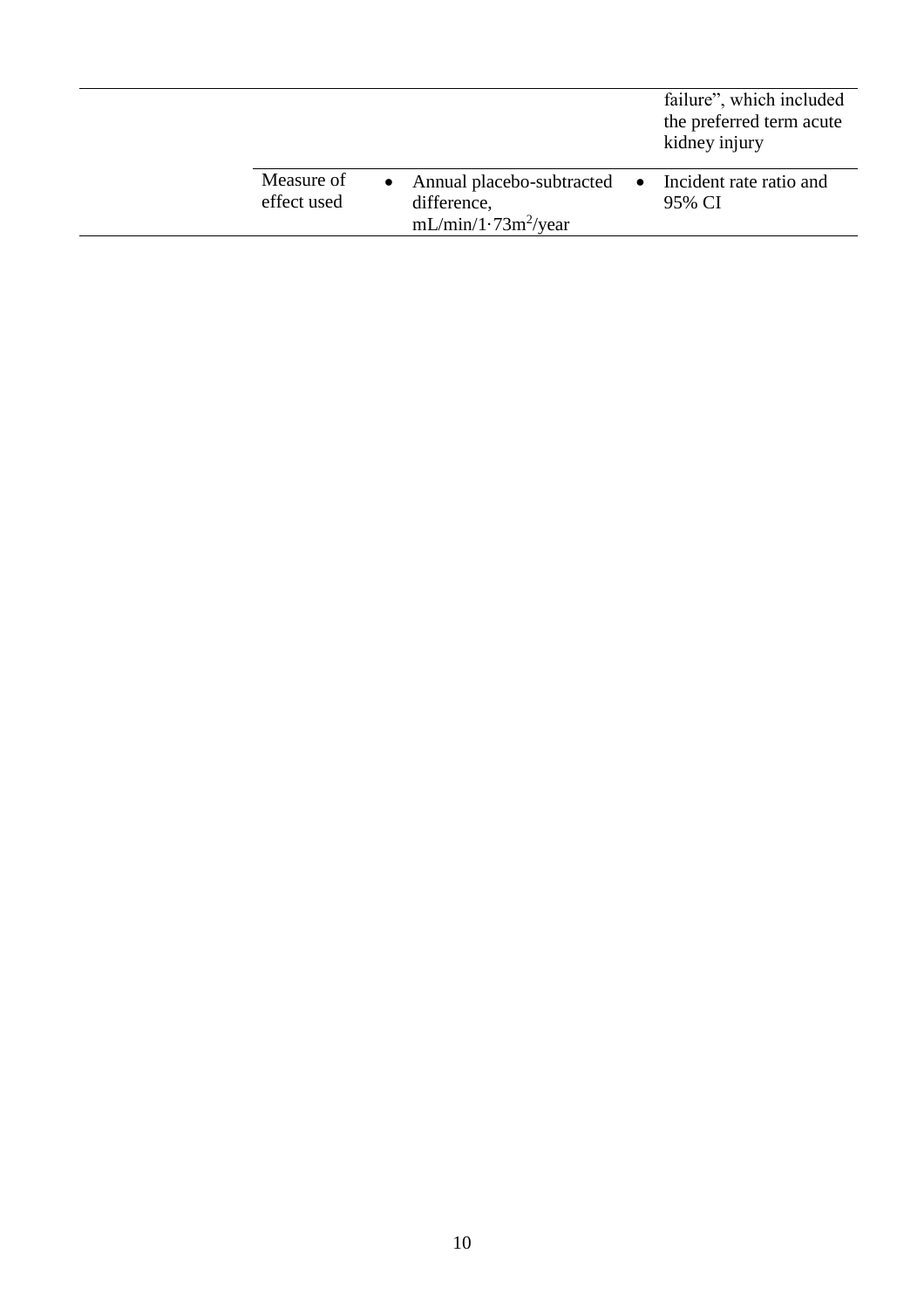## **Figure S2. Effects of SGLT2 inhibitors on substantial loss of kidney function, end-stage kidney disese, or death due to kidney disease in**  participants with  $e$ GFR <60 and  $\geq$ 60 mL/min/1·73m<sup>2</sup>.

SGLT2: sodium glucose cotransporter 2; eGFR: estimated glomerular filtration rate; RR: relative risk; CI: confidence interval.

| <b>Study</b>                                                     | <b>Events</b> | <b>Patients</b> |     |                         |     | RR (95% CI)         | P-heterogeneity |
|------------------------------------------------------------------|---------------|-----------------|-----|-------------------------|-----|---------------------|-----------------|
| eGFR≥60                                                          |               |                 |     |                         |     |                     | 0.28            |
| CREDENCE                                                         | 78            | 1809            |     |                         |     | 0.81(0.52, 1.26)    |                 |
| DECLARE-TIMI 58                                                  | 306           | 15894           |     |                         |     | 0.52(0.41, 0.66)    |                 |
| CANVAS Program                                                   | 47            | 8101            |     |                         |     | $0.42$ (0.23, 0.75) |                 |
| EMPA-REG OUTCOME                                                 | 83            | 5167            |     |                         |     | 0.47(0.30, 0.73)    |                 |
| Subtotal ( $p < 0.0001$ , $l^2 = 31.7\%$ , P-heterogeneity=0.22) |               |                 |     |                         |     | 0.54(0.43, 0.69)    |                 |
| eGFR <60                                                         |               |                 |     |                         |     |                     |                 |
| CREDENCE                                                         | 299           | 2592            |     |                         |     | $0.62$ (0.49, 0.79) |                 |
| DECLARE-TIMI 58                                                  | 59            | 1265            |     |                         |     | $0.60$ (0.35, 1.02) |                 |
| CANVAS Program                                                   | 26            | 2039            |     |                         |     | 0.81(0.37, 1.77)    |                 |
| <b>EMPA-REG OUTCOME</b>                                          | 69            | 1801            |     |                         |     | 0.66(0.41, 1.06)    |                 |
| Subtotal ( $p < 0.0001$ , $l^2 = 0.0\%$ , P-heterogeneity=0.92)  |               |                 |     |                         |     | 0.63(0.52, 0.77)    |                 |
|                                                                  |               |                 |     |                         |     |                     |                 |
|                                                                  |               |                 | 0.3 | 0.5                     | 1.5 |                     |                 |
|                                                                  |               |                 |     | Favours SGLT2 inhibitor |     | Favours placebo     |                 |

*P*-heterogeneity was obtained from random effects meta-regression with restricted maximum likelihood and Hartung Knapp adjustment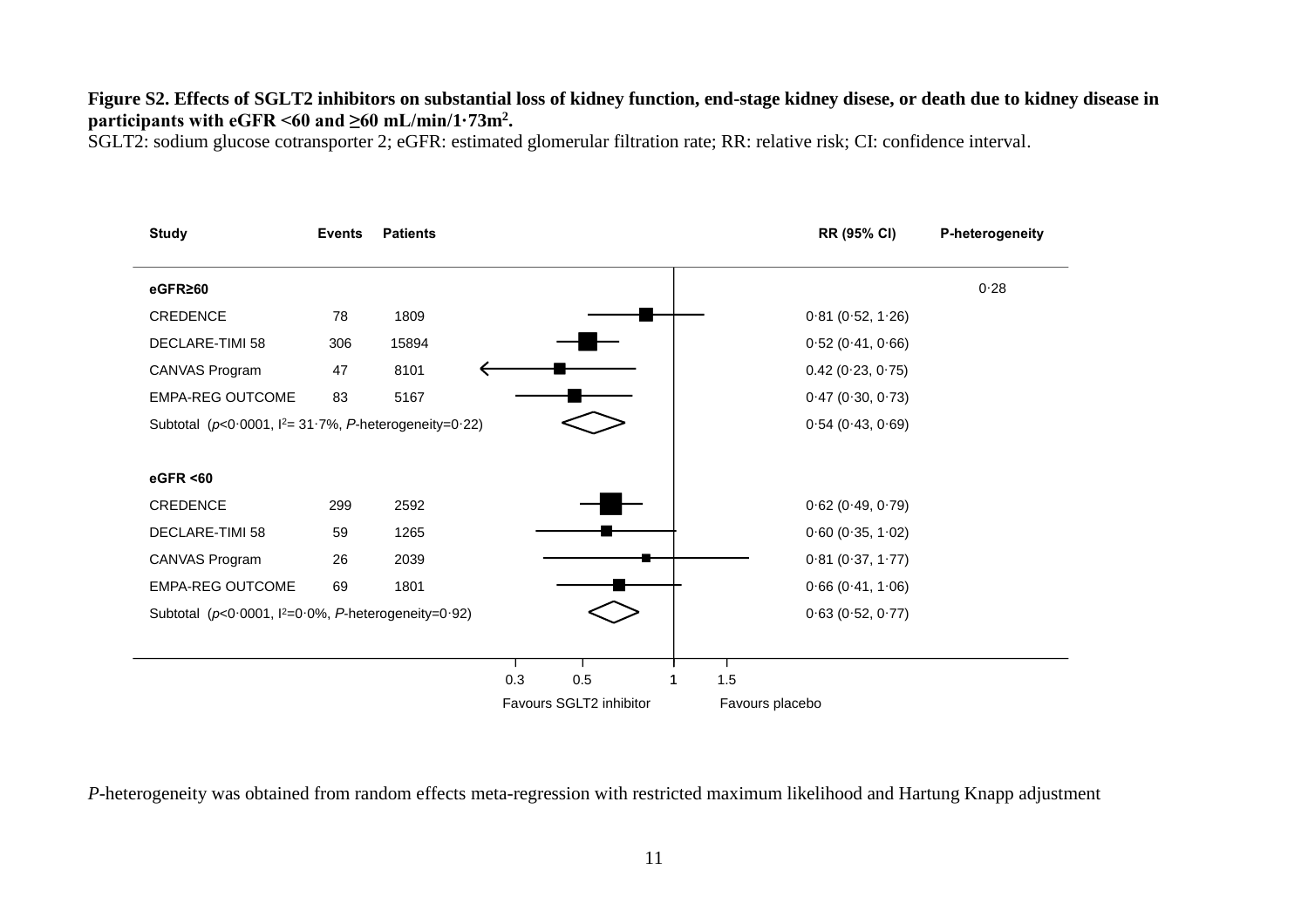### **Figure S3. Effects of SGLT2 inhibitors on substantial loss of kidney function, end-stage kidney disease, or death due to kidney disease by baseline use of renin-angiotensin system blockade.**

RAS: renin-angiotensin system; SGLT2: sodium glucose cotransporter 2; RR: relative risk; CI: confidence interval.



*P*-heterogeneity was obtained from random effects meta-regression with restricted maximum likelihood and Hartung Knapp adjustment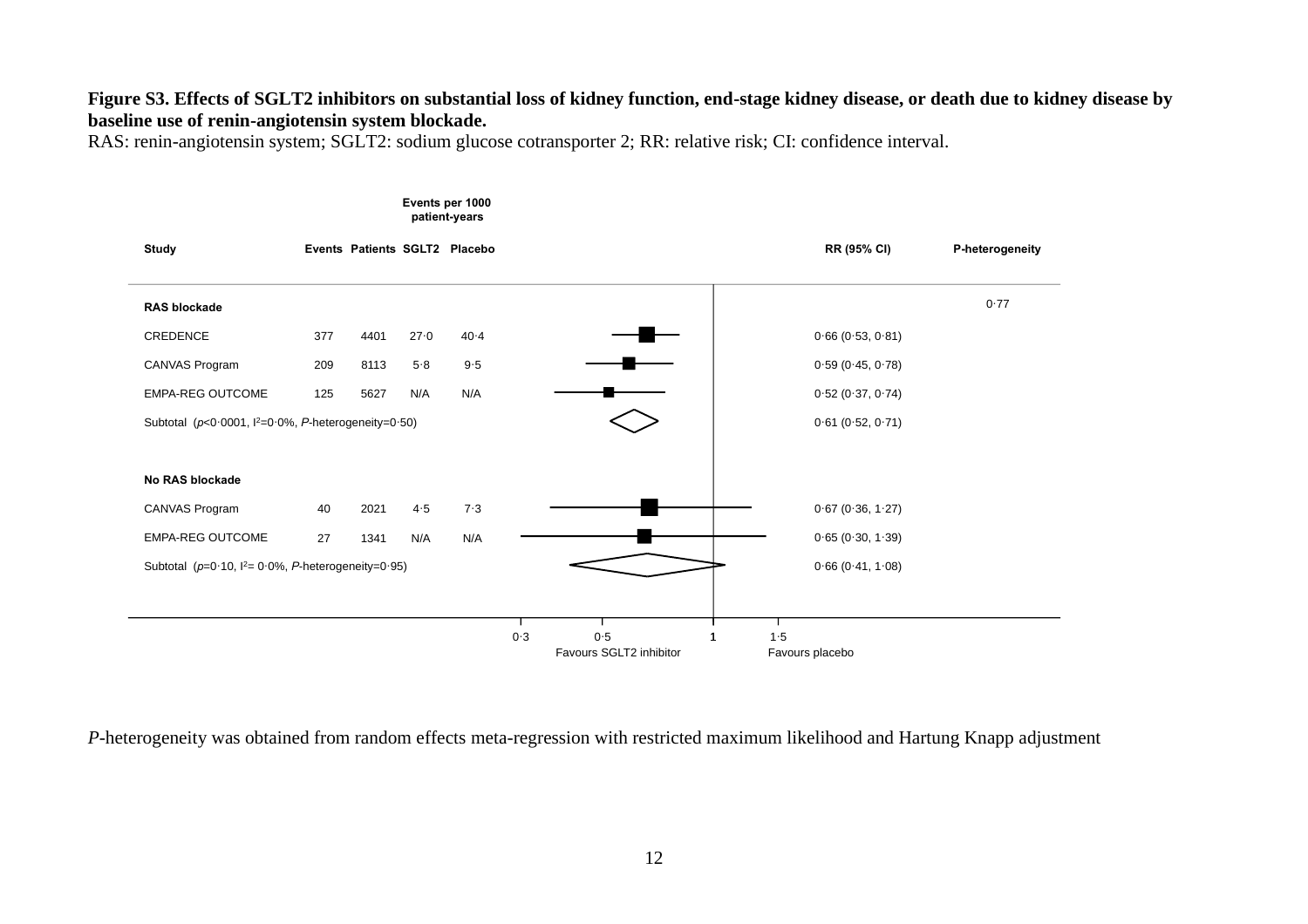### **Table S6. Sensitivity analyses for the outcome substantial loss of kidney function, ESKD or death due to kidney disease based on different endpoint definitions**

eGFR: estimated glomerular filtration rate; RR: relative risk; CI: confidence interval. I<sup>2</sup> and *P*heterogeneity values were obtained from random effects meta-analysis.

|                                               | Overall RR (95% CI) | $\mathbf{I}^2$ | <i>P</i> -heterogeneity |
|-----------------------------------------------|---------------------|----------------|-------------------------|
|                                               |                     |                |                         |
| Main analysis $1$                             | $0.58(0.51-0.66)$   | $0\%$          | 0.49                    |
| Excluding sustained 40% decline in $eGFR2$    | $0.61(0.52-0.72)$   | 0%             | 0.48                    |
| Excluding non-sustained outcomes <sup>3</sup> | $0.59(0.59-0.68)$   | 10.3%          | 0.33                    |

<sup>1</sup> Substantial loss of kidney function was defined as doubling of serum creatinine or sustained 40% decline in eGFR

<sup>2</sup>The DECLARE-TIMI 58 trial reported sustained 40% decline in eGFR

<sup>3</sup>The EMPA-REG OUTCOME trial reported non-sustained doubling of serum creatinine, nonsustained initiation of RRT (dialysis or transplant), or death due to kidney disease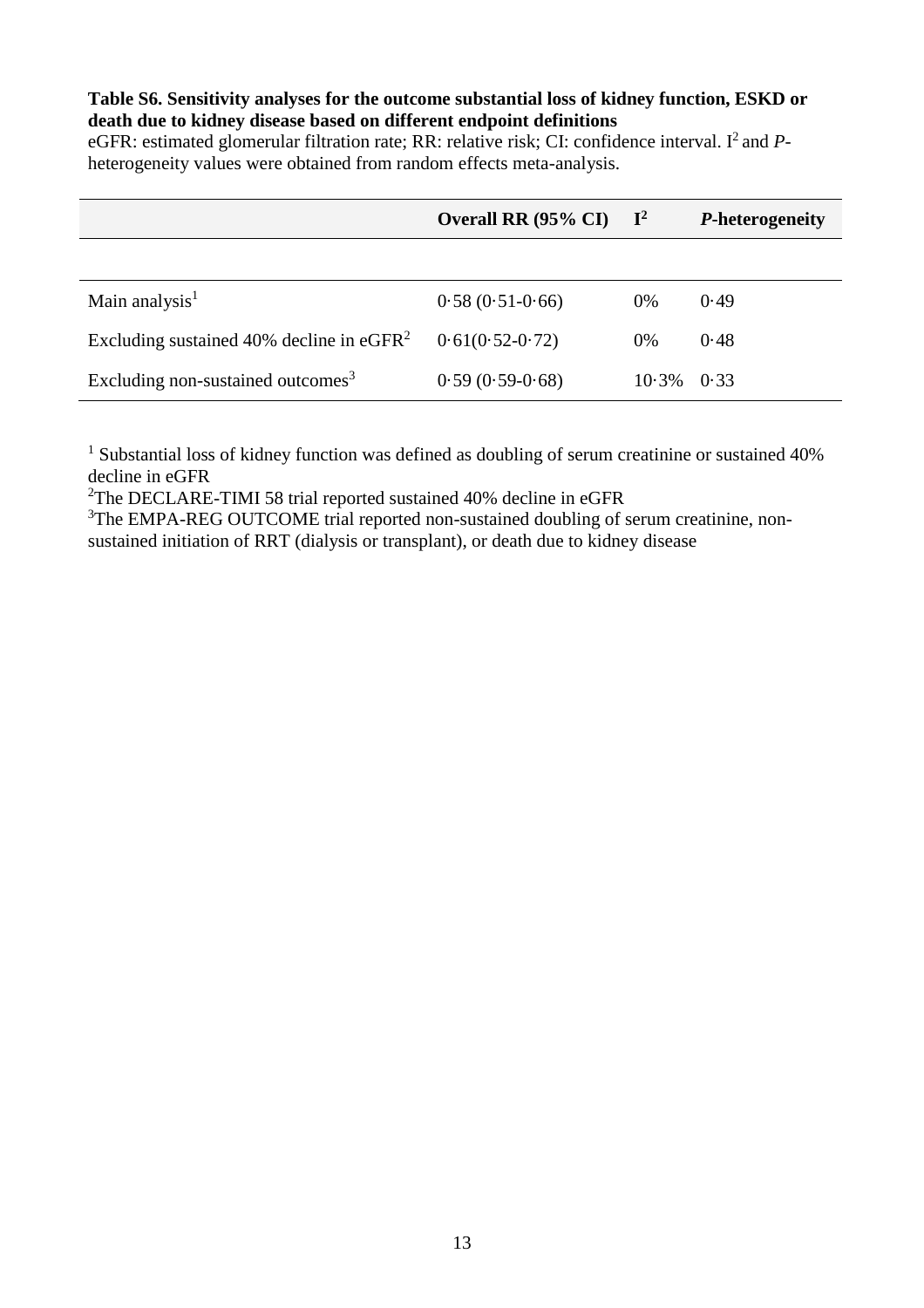### **Table S7. Sensitivity analyses for the outcome substantial loss of kidney function, ESKD or death due to kidney disease by eGFR subgroups based on different endpoint definitions and statistical approach**

eGFR: estimated glomerular filtration rate; RR: relative risk; CI: confidence interval.

|                                                                        | eGFR<br>(mL/min/1.73m <sup>2</sup> ) | <b>Subgroup RR</b><br>$(95\% \text{ CI})$ | P-trend | P-heterogeneity |
|------------------------------------------------------------------------|--------------------------------------|-------------------------------------------|---------|-----------------|
| Main analysis                                                          | $\geq 90$                            | $0.37(0.21-0.63)$                         | 0.07    | 0.20            |
|                                                                        | $60 - 90$                            | $0.60(0.48-0.74)$                         |         |                 |
|                                                                        | $45 - 60$                            | $0.55(0.39-0.76)$                         |         |                 |
|                                                                        | <45                                  | $0.70(0.54-0.91)$                         |         |                 |
| Including the eGFR <60 mL/min/1 $\cdot$ 73m <sup>2</sup> subgroup from | $\geq 90$                            | $0.37(0.21-0.63)$                         | 0.07    | 0.19            |
| DECLARE-TIMI 58 in the eGFR 45-60 mL/min/1 $\cdot$ 73m <sup>2</sup>    | $60 - 90$                            | $0.60(0.48-0.74)$                         |         |                 |
| category                                                               | $45 - 60$                            | $0.56(0.42-0.74)$                         |         |                 |
|                                                                        | <45                                  | $0.70(0.54-0.91)$                         |         |                 |
| Excluding sustained 40% decline in $eGFR1$                             | $\geq 90$                            | $0.25(0.13-0.49)$                         | 0.14    | 0.11            |
|                                                                        | $60 - 90$                            | $0.67(0.49-0.90)$                         |         |                 |
|                                                                        | $45 - 60$                            | $0.55(0.39-0.76)$                         |         |                 |
|                                                                        | $\leq$ 45                            | $0.70(0.54-0.91)$                         |         |                 |
| Excluding non-sustained outcomes <sup>2</sup>                          | $\geq 90$                            | $0.47(0.33-0.67)$                         | 0.17    | 0.44            |
|                                                                        | $60 - 90$                            | $0.60(0.45-0.81)$                         |         |                 |
|                                                                        | $45 - 60$                            | $0.50(0.34-0.74)$                         |         |                 |
|                                                                        | $<$ 45                               | $0.71(0.54-0.94)$                         |         |                 |

Substantial loss of kidney function was defined as doubling of serum creatinine or sustained 40% decline in eGFR. *P*-heterogeneity and *P*-trend values were obtained from random effects meta-regression with restricted maximum likelihood and Hartung Knapp adjustment with eGFR subgroups fitted as independent and ordered categories, respectively.

<sup>1</sup>The DECLARE-TIMI 58 trial reported sustained 40% decline in eGFR

<sup>2</sup>The EMPA-REG OUTCOME trial reported non-sustained doubling of serum creatinine, non-sustained initiation of RRT (dialysis or transplantation), or death due to kidney disease